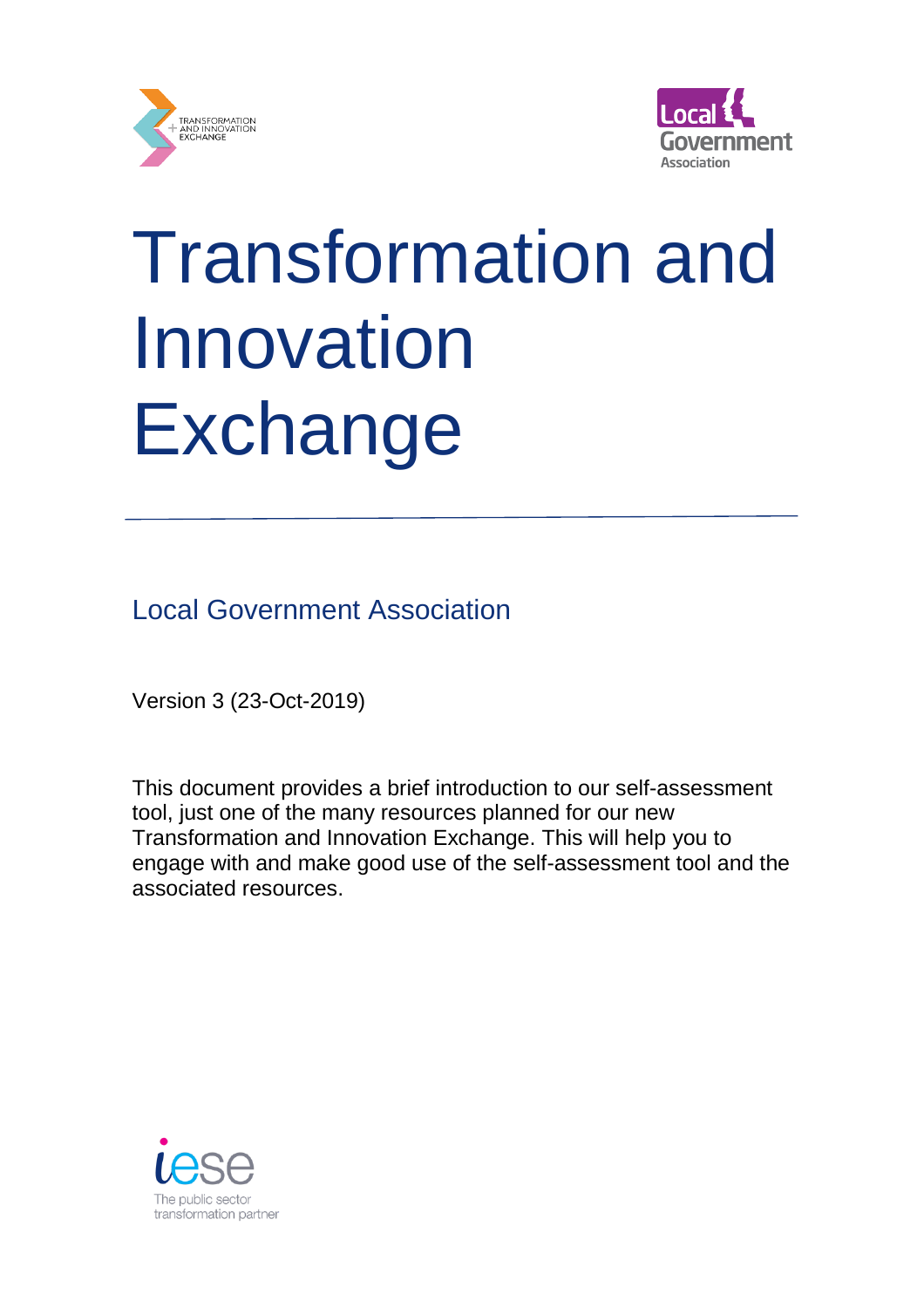#### **Table of Contents**

|                  | <b>Forward by Clir Peter Fleming, Chair of the Improvement and Innovation</b> |
|------------------|-------------------------------------------------------------------------------|
|                  |                                                                               |
| 1.               |                                                                               |
| 2.               |                                                                               |
| 3.               |                                                                               |
| 4.               |                                                                               |
| 5.               |                                                                               |
| 6.               |                                                                               |
| $\overline{7}$ . |                                                                               |
| 8.               |                                                                               |
| 9.               |                                                                               |
| 10.              |                                                                               |
|                  |                                                                               |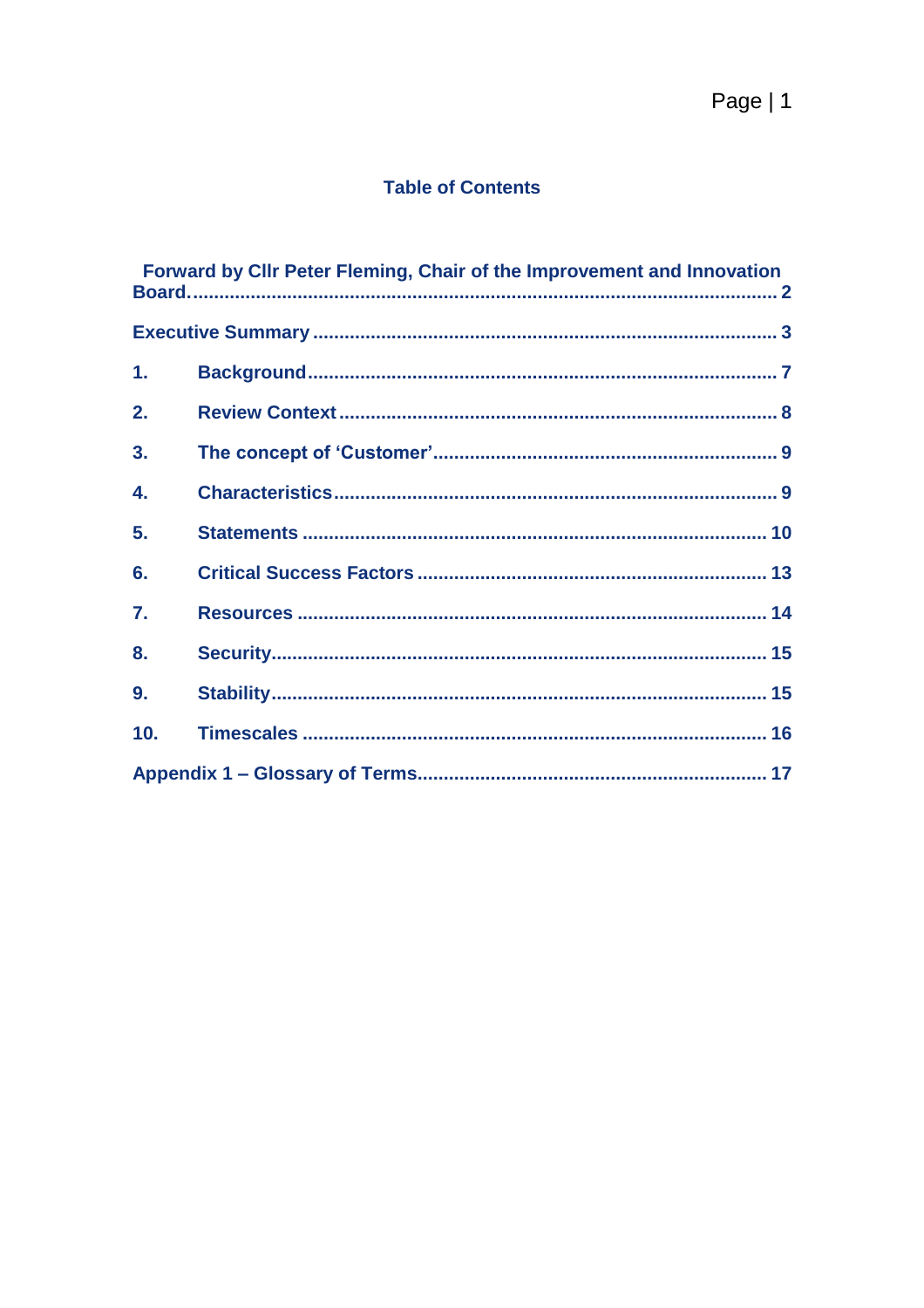# Forward by Cllr Peter Fleming, Chair of the Improvement and Innovation Board.

For me, the need to improve the services we deliver, identify what people are demanding and to understand customers' needs is what drives sustainable transformation. We need to be able to continuously challenge ourselves to do more with less, think and act differently, and deliver better outcomes for our customers.

Councils have been striving to provide better services and outcomes for citizens against a back-drop of reduced resources and increased demand. The purpose of this self-assessment tool is to help councils to have a better understanding of their own position and ambition for change. Whether that be simply by process redesign to improve service delivery, customer-centric design to improve customer experience, greater commercialisation or by affecting the culture of the organisation and its attitudes to risk.

Each council will have its own set of priorities and challenges to meet. I'm a localist – not being beholden on the government for funding, being selfsufficient in meeting the needs of our stakeholders. Just sitting back and saying we are ok is not good enough. Improvement needs to be part of the organisation's DNA, inbuilt into the psyche.

My wish is that the Transformation and Innovation Exchange will provide a hub of information, tools, and help, with links to useful resources, easily accessible that improvement professionals can access and take back to their organisations. It will allow you to 'self-assess' where you are on the improvement continuum and develop your own solutions.

Finally, the self-assessment tool is designed to help all councils – the ambitious and leading edge, as well as those who need to take their first steps towards improvement.

Cllr P Fleming – October 2019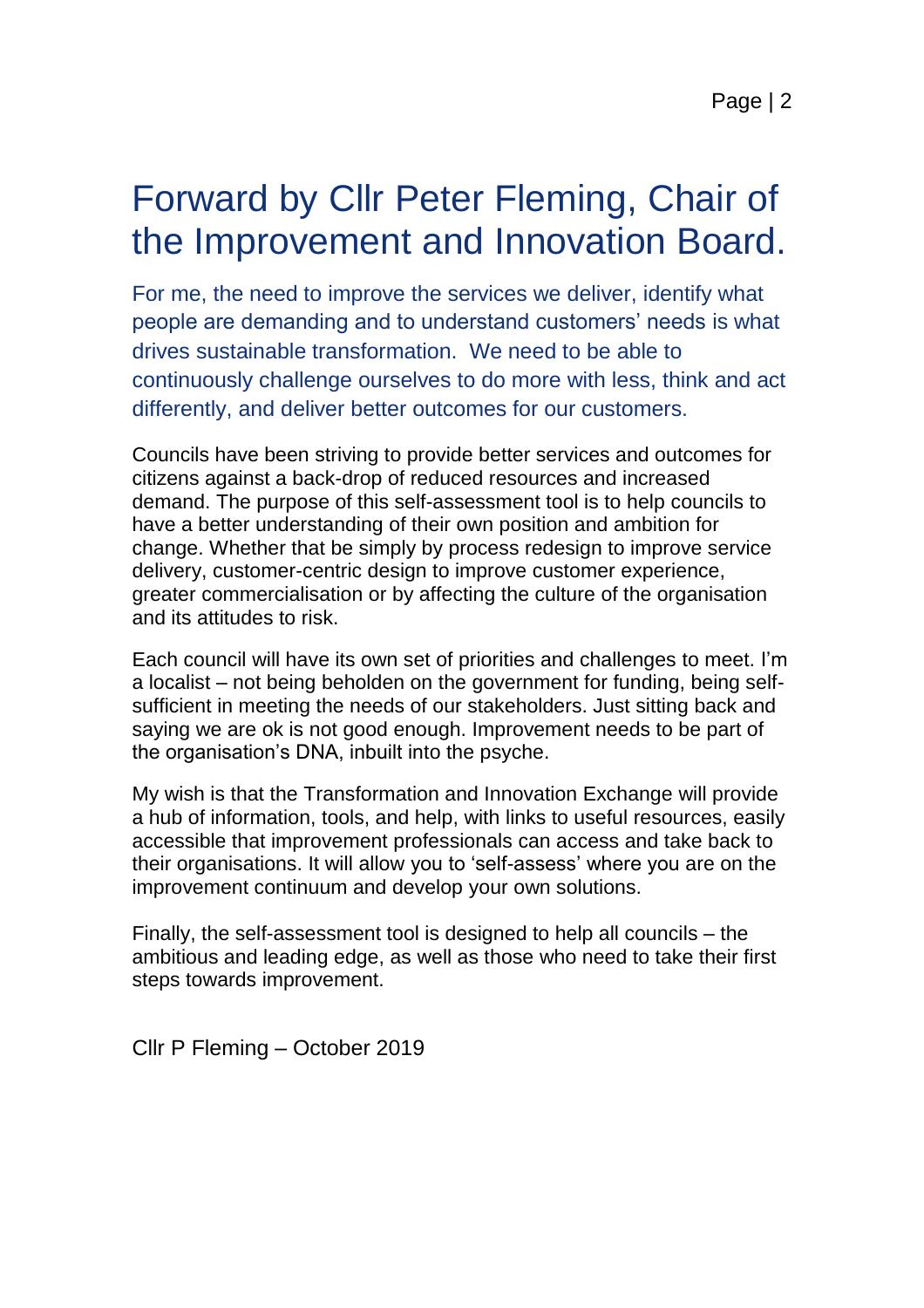# Executive Summary

A wide range of stakeholders have been consulted about the content and structure of the Transformation and Innovation Exchange hub (TIEx) and its self-assessment tool, which is aimed at local authority corporate leadership. There was broad agreement that the main purpose of the tool is for individual councils to understand their position and ambition for change. The tool enables councils to self-appraise their progress towards improvement on a three-bar scale, and in doing so, be able to access tools, techniques and methodologies, which might help them achieve the next level of improvement. The main function of the tool is, therefore, to help you improve and develop, rather than monitor your efficiency.

Within the Transformation and Innovation Exchange the selfassessment tool contains:

- 1. A series of **characteristics**, adherence to which are thought to be the hallmark of efficient and intelligent councils
- 2. A set of **statements** that map to the characteristics, which are designed to help you assess where you are on the improvement continuum, noting that for some councils and for specific services, where you are is where you have made a conscious decision to be
- 3. A set of **critical success factors**, essential ingredients for any efficiency improvement programme and designed to help you consider your ability to effect change
- 4. The **results** of your self-assessment, displayed graphically and allowing you to see the results of other local authorities
- 5. A set of **resources**, which having completed your selfassessment, are available for your use. This includes easily searchable change tools and techniques, methodologies, and case studies
- 6. The ability for you to upload examples of your **best practice**, for sharing with others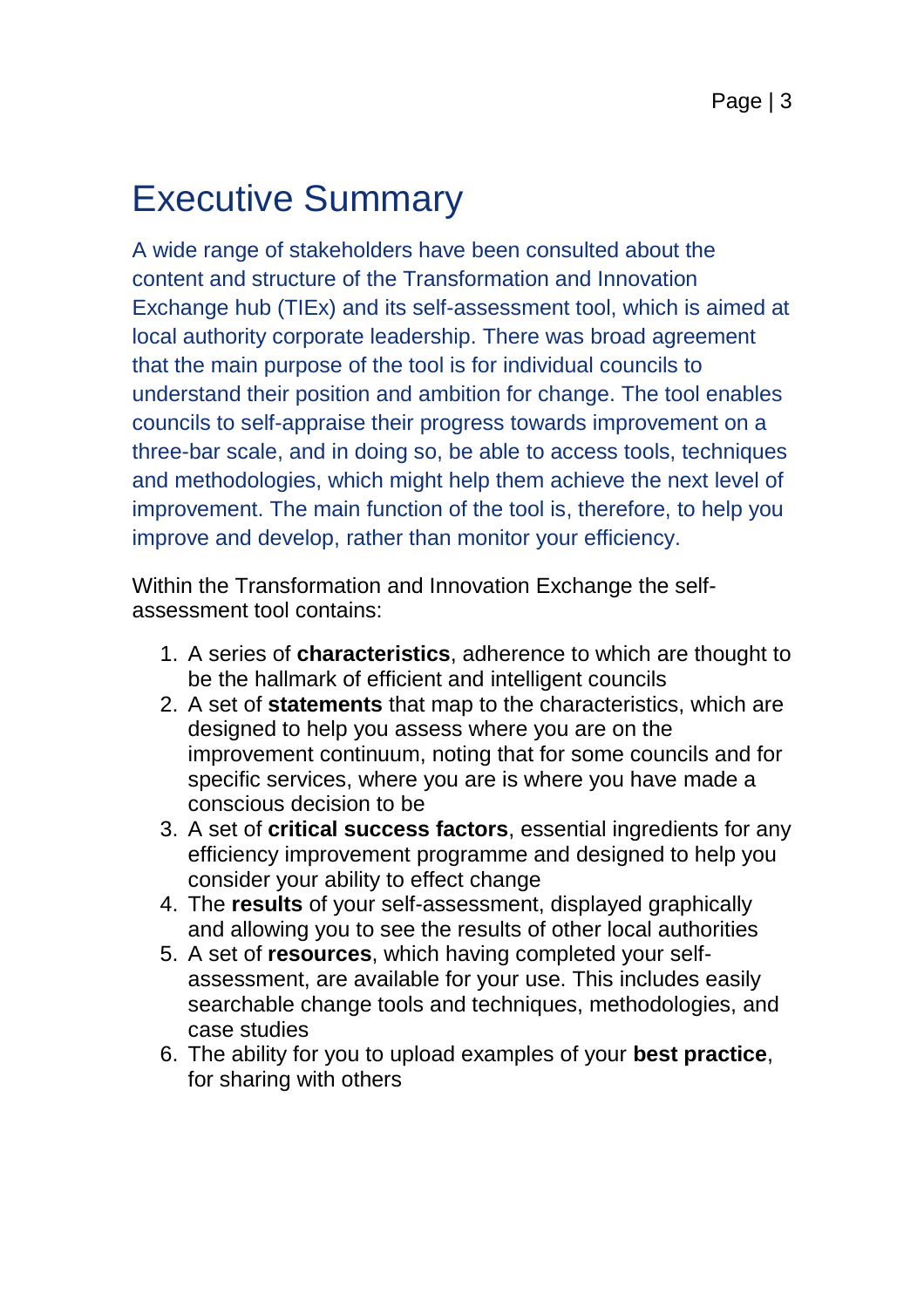The self-assessment tool itself can be shown as a graphical representation of the different approaches to improving efficiency or 'modes of improvement', as in the diagram below:



The outer layer of the model focusses on the delivery of services; faster, improved quality, reduced cost. It drives better outputs and reduces waste. It is the starting point for improved efficiency

The next layer considers the customer perspective, what they demand from related services and different public-sector organisations such as Health, Police or Fire organisations. It looks at what is important to them, taking into account the impact on them when the service fails to deliver. The focus is on innovation and encourages a joined-up approach to the customer experience.

The final layer requires an analysis of the root cause of needs, taking a holistic view of the resources that may be available to fulfil those needs. This includes the whole ecosystem that the organisation exists within as well as focussing on communities, what they need and what they can provide. This approach involves thinking new thoughts and identifying new solutions. Successful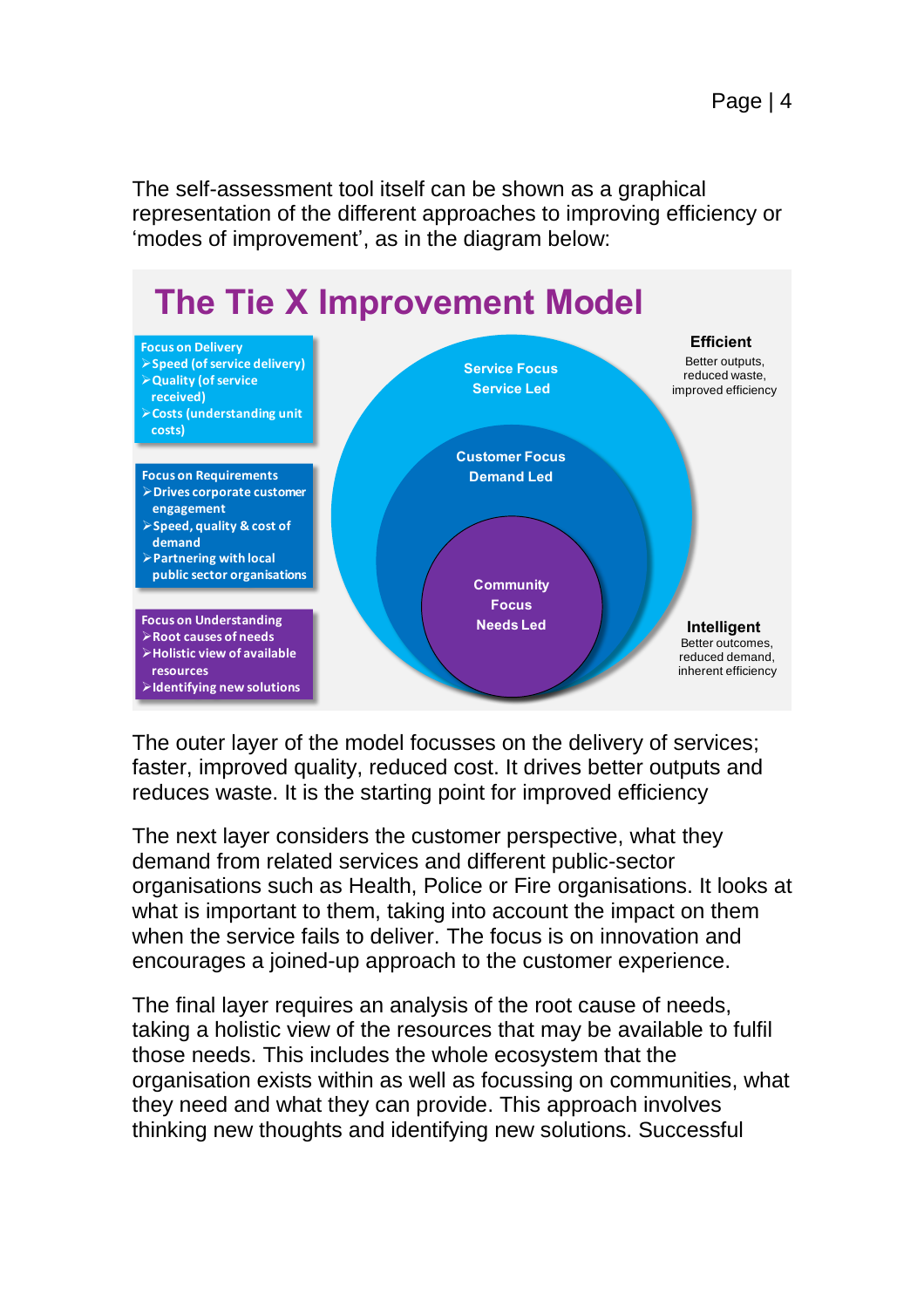implementation produces better outcomes for customers, which usually delivers inherent efficiency through reduced demand. A good example of this is the Barking & Dagenham 'Building Communities Transforming Lives' programme – a community strategy based on helping people help themselves. This approach to community based change was enabled by a workforce transformation programme which won a MJ award.

It is important to recognise that there are linkages between the layers. For example, an organisation mainly focussing on a community led approach, may also be working at the demand level as well as improving service delivery. The levels or 'modes' of operation are not mutually exclusive.

Sitting behind the layers are a set of characteristics. By assessing against these using a series of statements, the user will be able to see their own emerging self-assessment in real-time. An example is displayed in graphical form, similar to the diagram below:

|  | 16:22 Wed 2 Oct                                                                          |                                      |               | beta.tiex.esd.org.uk |                 |                         |                 |                 | $  $ $\approx 69\%$                |
|--|------------------------------------------------------------------------------------------|--------------------------------------|---------------|----------------------|-----------------|-------------------------|-----------------|-----------------|------------------------------------|
|  | TRANSFORMATION AND INNOVATION EXCHANGE                                                   |                                      |               |                      | Home            |                         | About           | Self-assessment | <b>Resources</b><br>Susan Attard • |
|  | <b>Getting started</b><br>Home                                                           | <b>CSF</b><br><b>Characteristics</b> |               | <b>Results</b>       |                 | <b>Detailed results</b> |                 | Comparisons     |                                    |
|  | Characteristics<br>The characteristics which are hallmarks of<br>effective councils are: |                                      | Service focus | Customer focus       | Community focus |                         | Response status |                 |                                    |
|  | Role of the authority                                                                    | My responses<br>Local Government     |               |                      |                 |                         | COMPLETED       |                 |                                    |
|  |                                                                                          | Association                          |               |                      |                 |                         | COMPLETED       |                 |                                    |
|  | Managing income                                                                          | My responses                         |               |                      |                 |                         | COMPLETED       |                 |                                    |
|  |                                                                                          | Local Government<br>Association      |               |                      |                 |                         | COMPLETED       |                 |                                    |
|  |                                                                                          | My responses                         |               |                      |                 |                         | COMPLETED       |                 |                                    |
|  | Managing expenditure                                                                     | Local Government<br>Association      |               |                      |                 |                         | COMPLETED       |                 |                                    |
|  | Use of data and                                                                          | My responses                         |               |                      |                 |                         | COMPLETED       |                 |                                    |
|  | intelligence                                                                             | Local Government                     |               |                      |                 |                         | COMPLETED       |                 |                                    |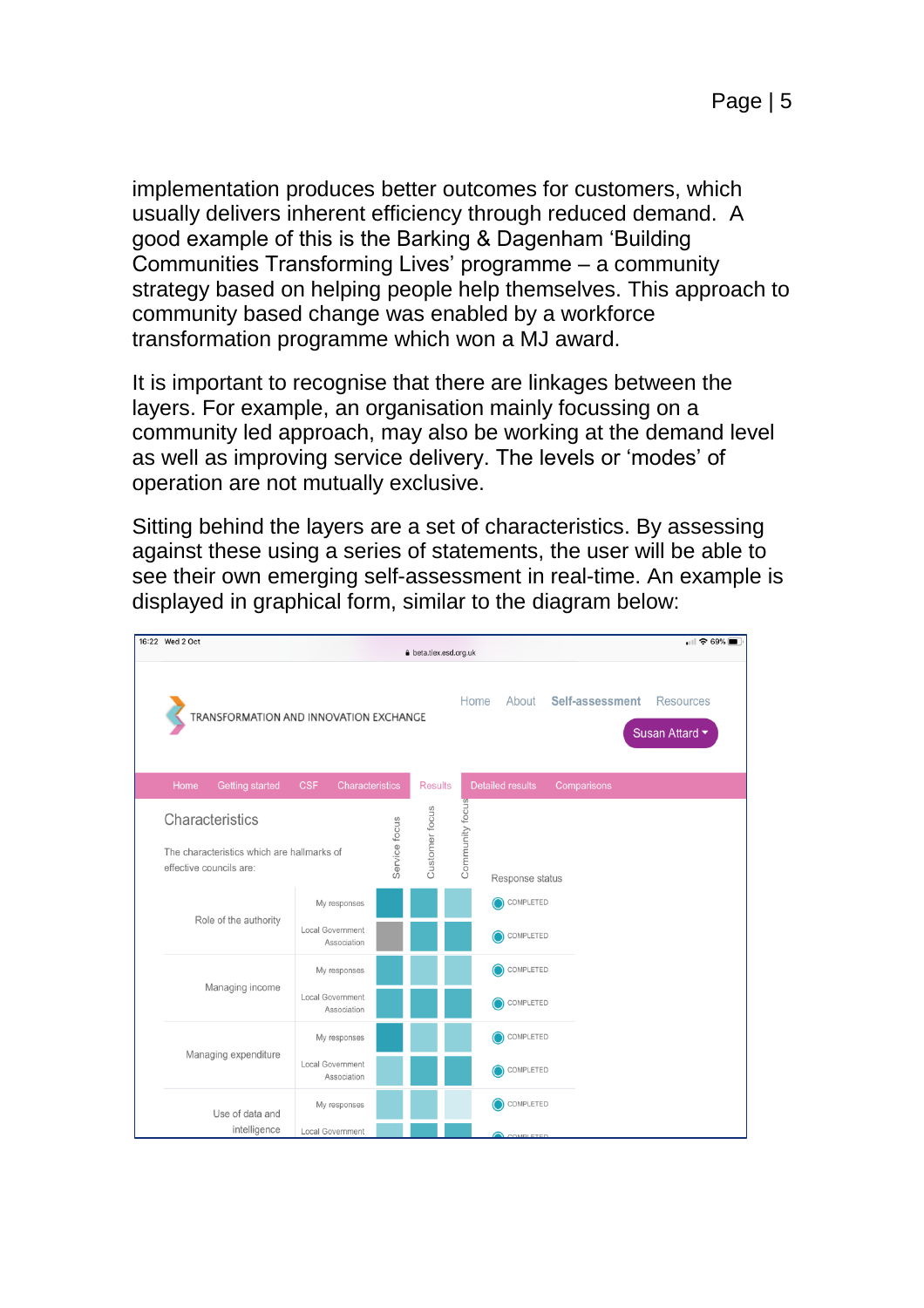In addition to the characteristics and self-assessment statements are a set of critical success factors, which encourage selfassessment about the things needed in order to implement sustainable change.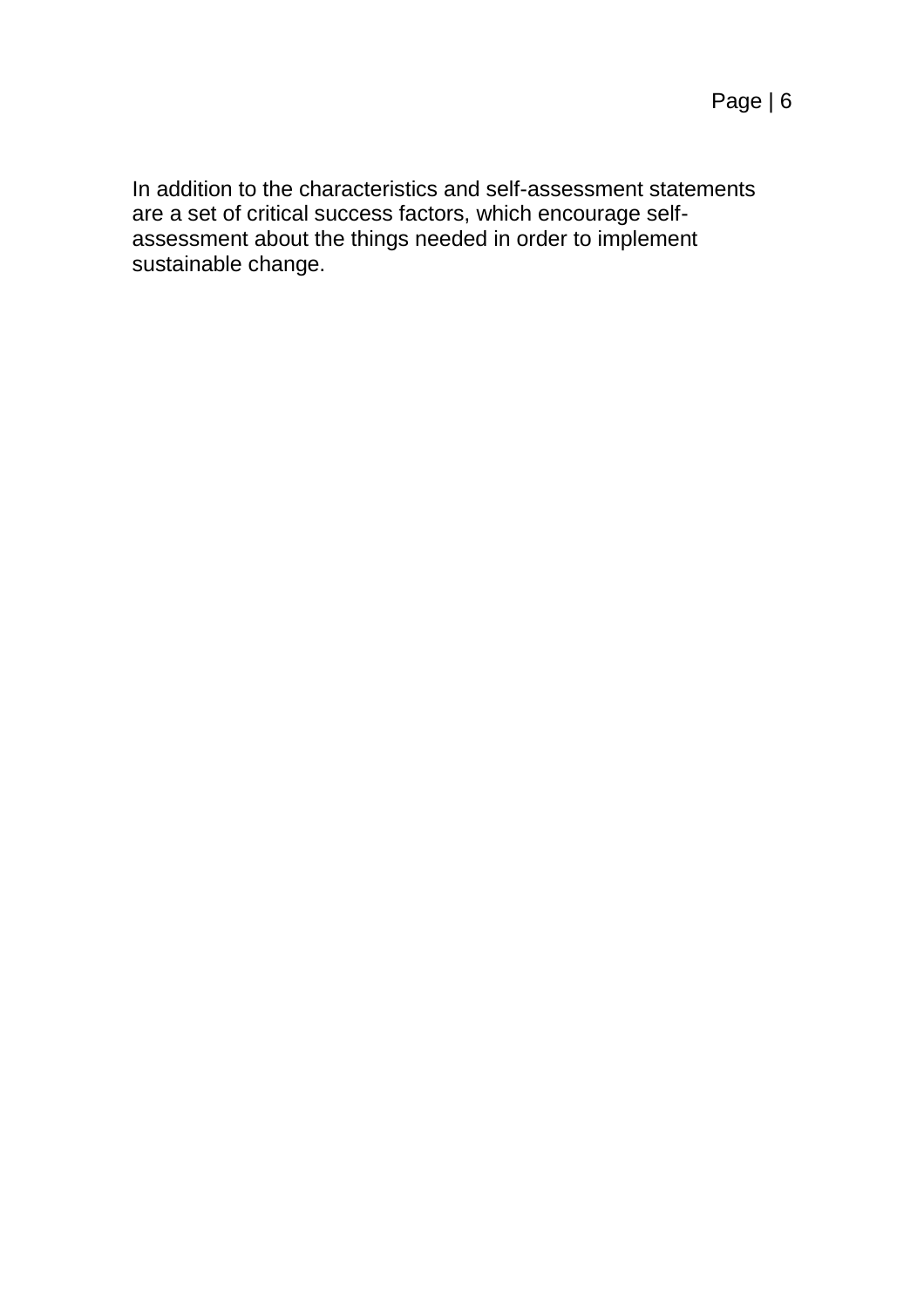# 1. Background

The improvement model and self-assessment tool is about understanding where you are on your improvement journey and taking the next steps towards new ways of operating, whether through a series of incremental changes to services, innovative approaches to demand or invention of new solutions.

Whilst improvement is the goal for the majority, it is recognised that for some services, local authorities may have made a conscious decision to be where they are i.e. focusing on better services, but not reinvention. Alternatively, they may have decided to scale back on capacity due to changes in demand through other initiatives, political priorities or local demographics. Nearly all local authorities are working with reduced resources and at the same time, coping with greater demand – for example from the additional social care demands of an ageing population. The self-assessment tool therefore provides an opportunity to record the reasons why key decisions have been taken and to provide local context to the results.

Change programmes often set out to create greater efficiency, and can tend to focus on improving the speed or quality of services, or to reduce costs, sometimes using LEAN based methods. These are typically service led, incremental changes which are made to existing services. Examples are: ICT projects, LEAN process reviews, mobile working initiatives, waste collection route optimisation.

The improvement model describes the journey towards understanding the meaning *behind* service needs rather than designing systems to simply deal with the resulting demand. Therefore, the LGA has commissioned a resource hub, improvement model and self-assessment tool, whose purpose is to characterise the elements present in an 'Intelligent Council' (that is, a council which uses evidence and information to inform decisionmaking and transform services) and provide the resources currently available that could support this.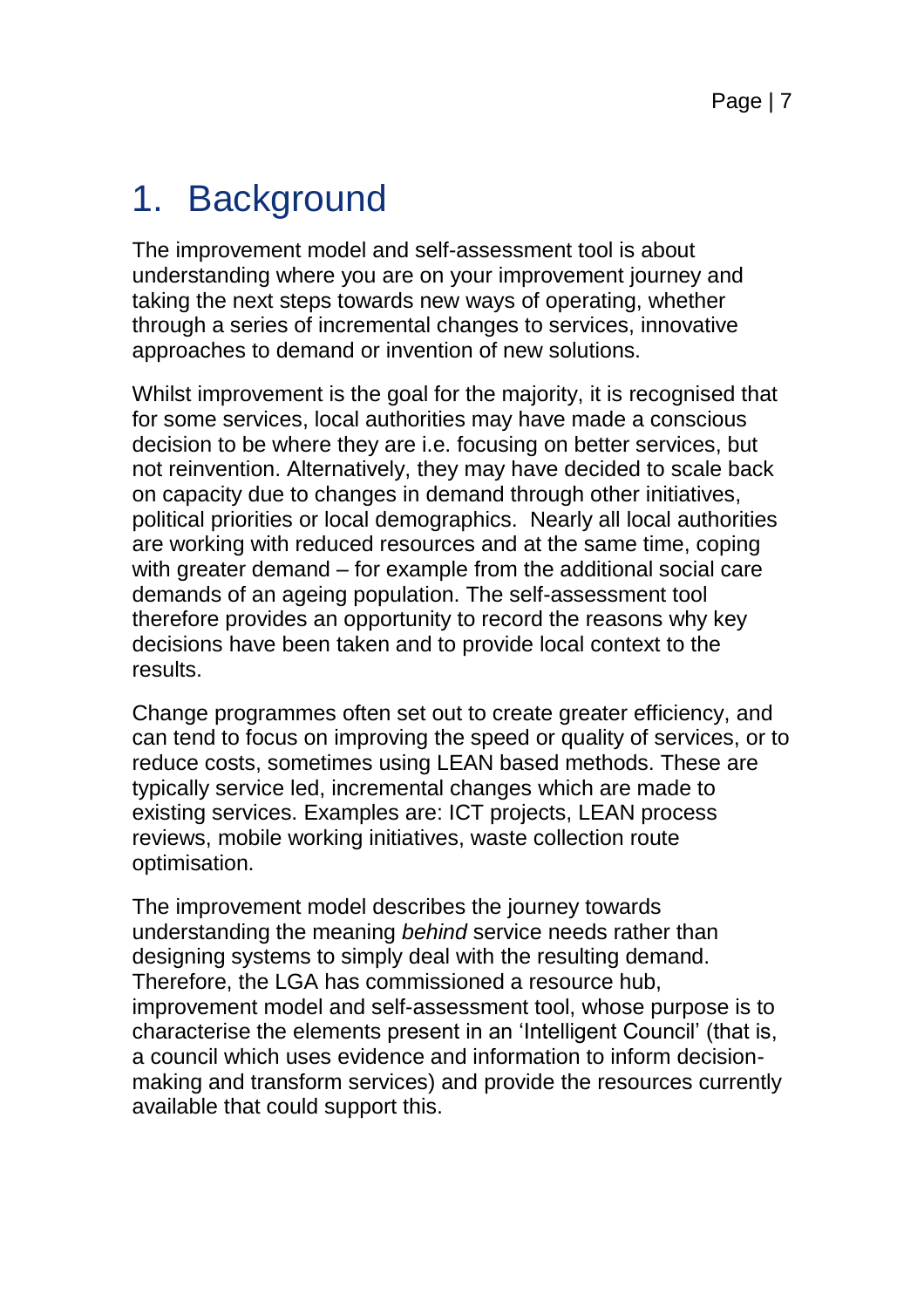Intelligent change programmes often take the form of engaging the community and partners to come up with inventive, **new solutions**  to problems, rather than new approaches to existing solutions.

Examples are: alternative delivery models, health and social care integration to address needs, ecosystems development, social enterprises.

# 2. Review Context

The self-assessment tool sits within the Transformation and Innovation Exchange, a hub containing useful resources and is linked to other resources and self-assessment and improvement tools. Although the tool is independent of other self-assessment tools, there is some alignment with the Barber principles. The Barber framework is based on four pillars:

- Pursuing goals
- Managing inputs
- Engaging users and citizens
- Developing systems capacity

There is a four-point scale for each pillar and a set of fifty statements, covering sixteen lines of enquiry, spread evenly across the pillars. The self-assessment tool aligns with some of these lines of enquiry and is similarly based on a four-component model.

Barber principles:

- Constructive
- Credible
- Thorough
- Impartial
- Complementary
- Appropriately Incentivised
- Accessible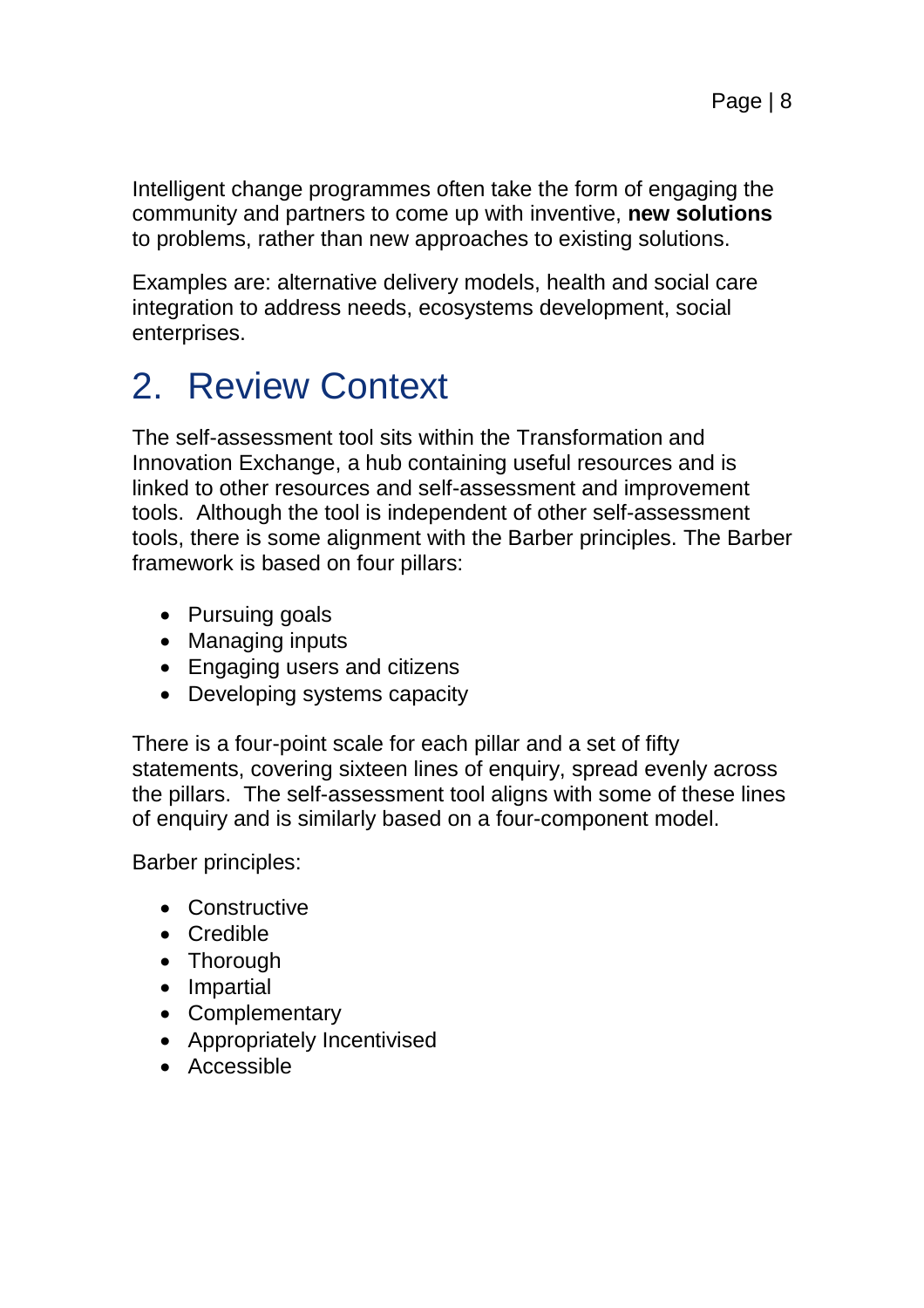Other models that the self-assessment tool relates to include the LGA Peer Challenge – the self-assessment after peer review, the LGA's work with iMPOWER and iESE's Innovation Mandate.

Through the Transformation and Innovation Exchange the user will be able to access links to other improvement tools, such as the improvement tool for Adults social care, developed by colleagues in the LGA with ADASS, councils and other partners (currently at draft stage). There is also a maturity matrix developed for speech, language and communication in the early years, developed by the Early Intervention Foundation. LGA Communications have developed a communications self-assessment/diagnostic tool. There will be links to these tools, and to the information and resources from iESE. The aim is to join up these resources, which are helpful for councils with their improvement journeys

# 3. The concept of 'Customer'

Throughout this document and in the self-assessment tool itself, we will often use the term 'customer' What we mean by this is a resident, citizen, business, tourist, investor, developer and the community. In fact, anyone who is a stakeholder of the local authority. Some stakeholders (citizens for example) do not have a choice of which authority they deal with. However, it is still incumbent to endeavor to serve them well.

# 4. Characteristics

Characteristics are the distinguishing qualities, attributes or traits of the tool, which can be used for self-assessment via a series of statements that are posed for each characteristic.

The following set of characteristics were piloted and tested at regional events:

#### **1. Role of the authority**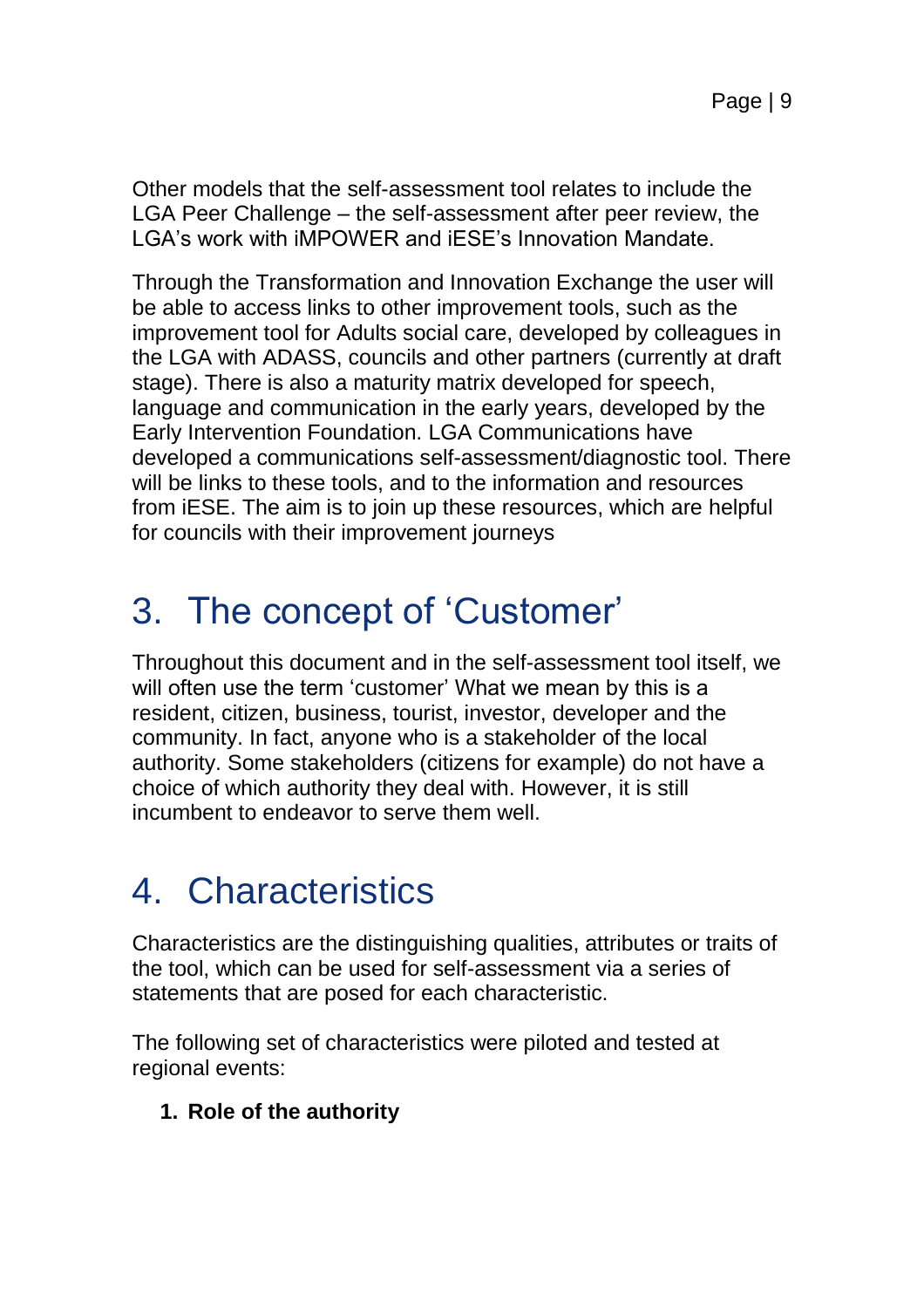• *Understanding the needs of customers, the role that partners play and that of communities*

#### **2. Managing income streams**

• *Understanding the range of income generation opportunities, including in conjunction with partner organisations*

#### **3. Managing expenditure**

• *Understanding demand and resources and plans to deliver services in new ways, including through other organisations*

#### **4. Use of data and intelligence (learning, sharing and understanding)**

• *Use of data, use of integrated systems and how joining up data can support making intelligent decisions*

#### **5. Use of digital and technology**

• *Understanding the opportunities for the use of digital and technology, relevant customer journeys and services which can be digital where appropriate*

#### 6. **Procurement and commissioning**

• *Understanding spend of residents and businesses, buying power to reduce costs of suppliers, reduced cost of living procurements*

### 5. Statements

There is a total of four statements covering each characteristic and change mode. In order to help make an informed judgement and to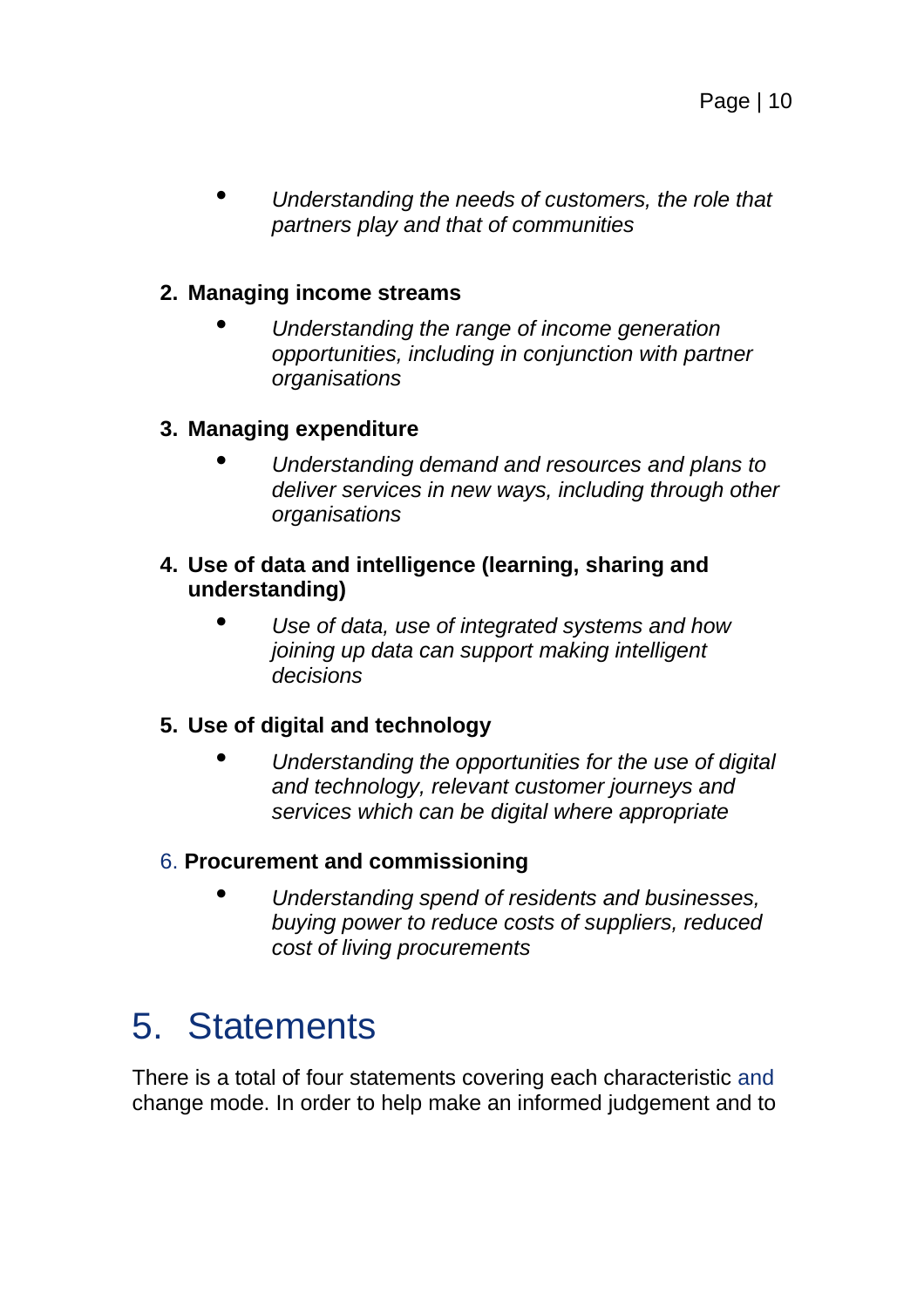provide a consistent framework, the statements general take the form of: Understand, Plan, Do, Review.



#### Example

#### **Statement 1: Understand**

The council understands the need for and how to review the performance of services, incorporating customer feedback.

#### **Statement 2: Plan**

There are clear, signed off plans, for monitoring service performance and customer feedback

#### **Statement 3: Do**

Reviews of services and feedback have been conducted and acted upon.

#### **Statement 4: Review**

Planned improvements been realised.

The statements that you are asked to judge your organisation against vary across each change mode. For example, a statement which relates to *service focus* change will be different to one that relates to *community focus* change.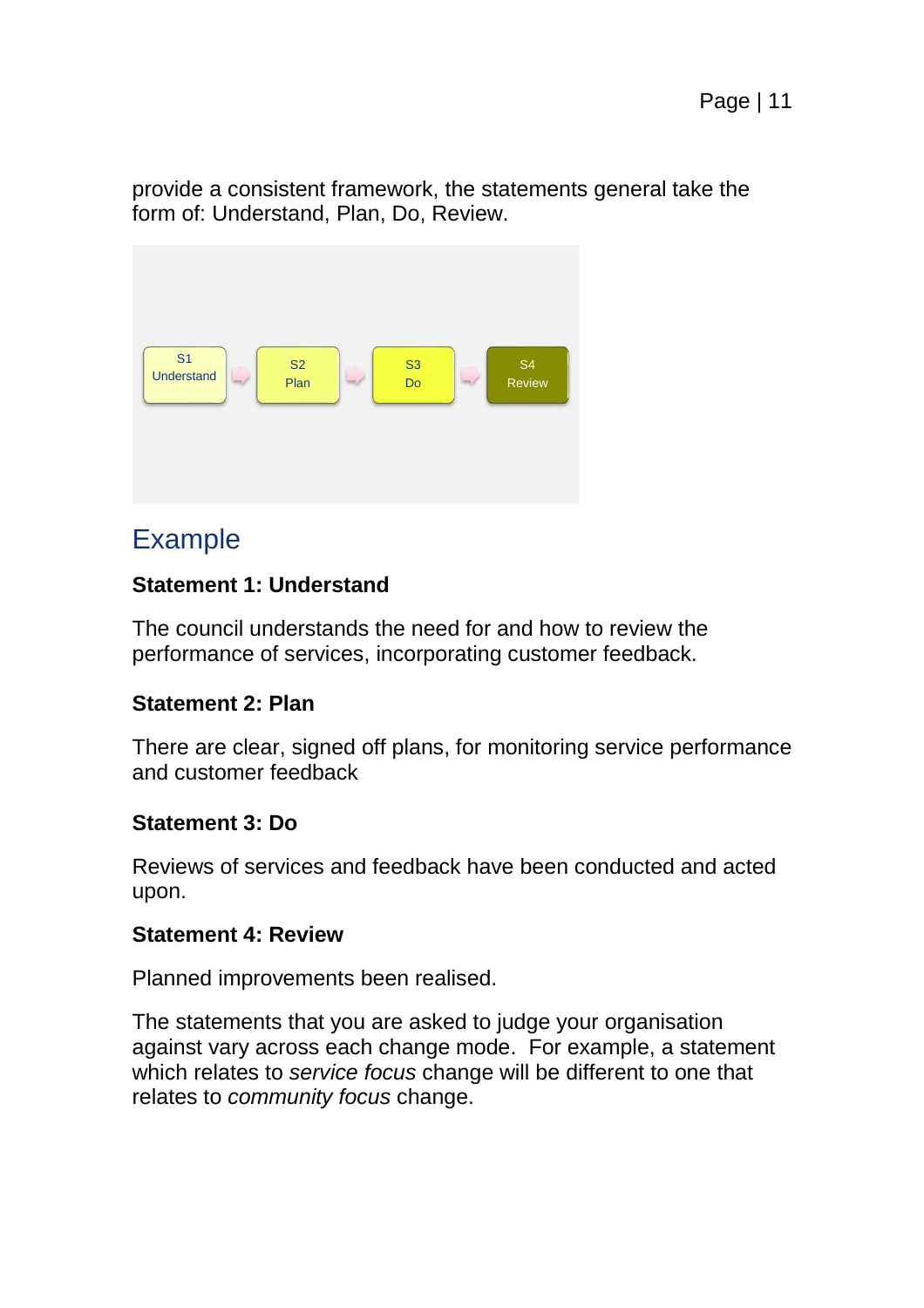The detail of each statement is given later in this section. The structure of characteristics, modes and statements is shown in the following table. Each cell in the table includes an 'Understand', 'Plan', 'Review' and 'Do' statement.

| Change mode ><br><b>Characteristic</b> | <b>Service</b><br>focus | <b>Customer</b><br>focus | <b>Community</b><br>focus |
|----------------------------------------|-------------------------|--------------------------|---------------------------|
| Role of the<br>authority               |                         |                          |                           |
| Managing<br>income streams             |                         |                          |                           |
| Managing<br>expenditure                |                         |                          |                           |
| Use of data and<br>intelligence        |                         |                          |                           |
| Use of digital and<br>technology       |                         |                          |                           |
| Procurement and<br>commissioning       |                         |                          |                           |

#### Additional Information

It is recognised that in certain circumstances, self-assessors will want to record an explanation for their responses. This may be because a positive response cannot be given due to a (legal) impediment, or there may be a rationale for the response e.g. not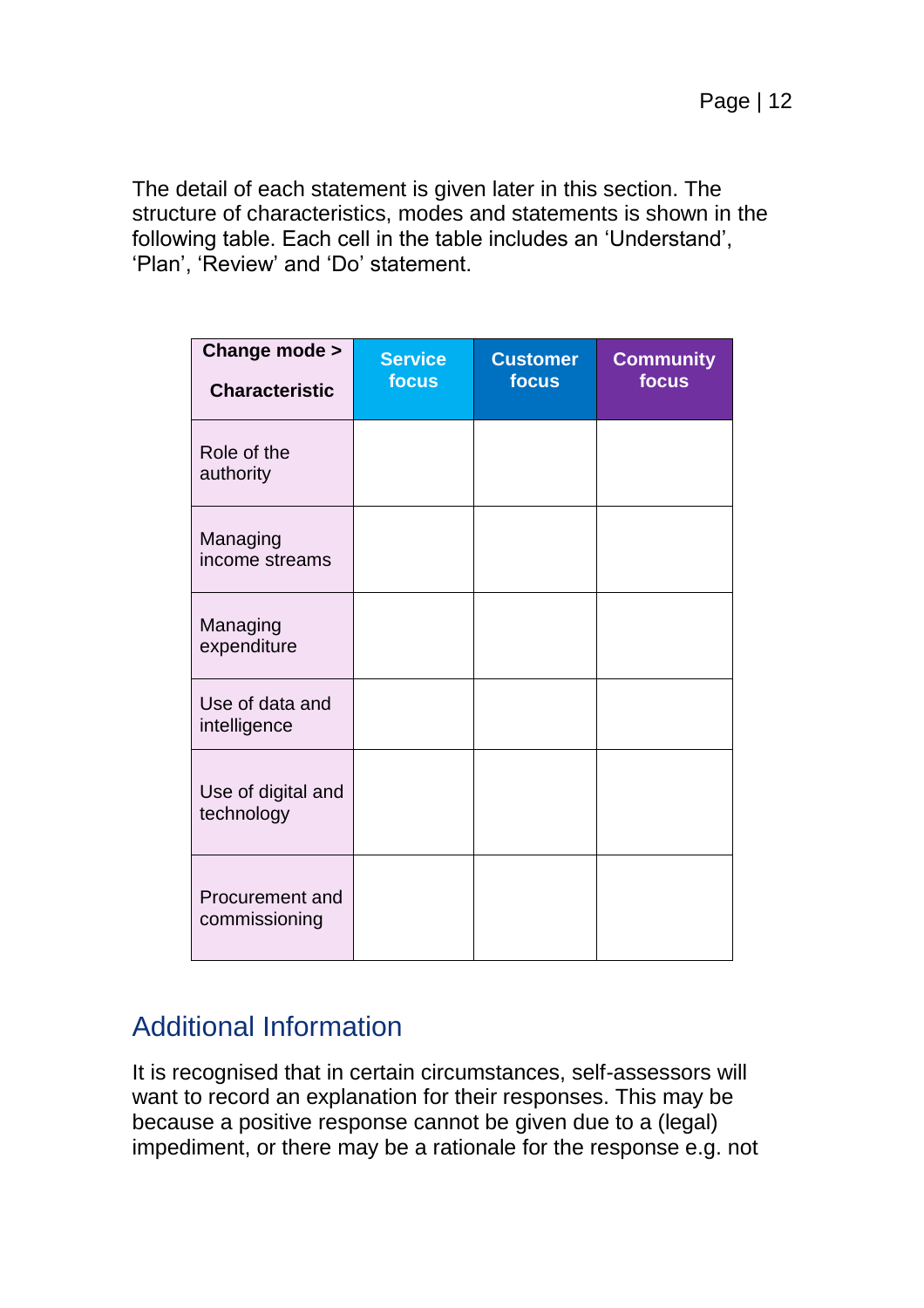applicable. There may also be examples of best practice that selfassessors wish to note. Therefore, there are three tabs that may be used to record this information:

#### **Impediments**

If there are any impediments to improvement (for example legislation or cooperation from partners) please describe them here.

#### **Notable practice**

Record here notable practice or documentation that you have found useful

#### **Rationale**

Record here the rationale for your answers



# 6. Critical Success Factors

Critical success factors are part of the self-assessment tool and are included in the results page.

These are the factors which self-assessors can use to evaluate their readiness to improve. CSFs do not form part of the improvement model, but are essential to consider as an authority's success would be hampered without them. Factors critical to success tend to deal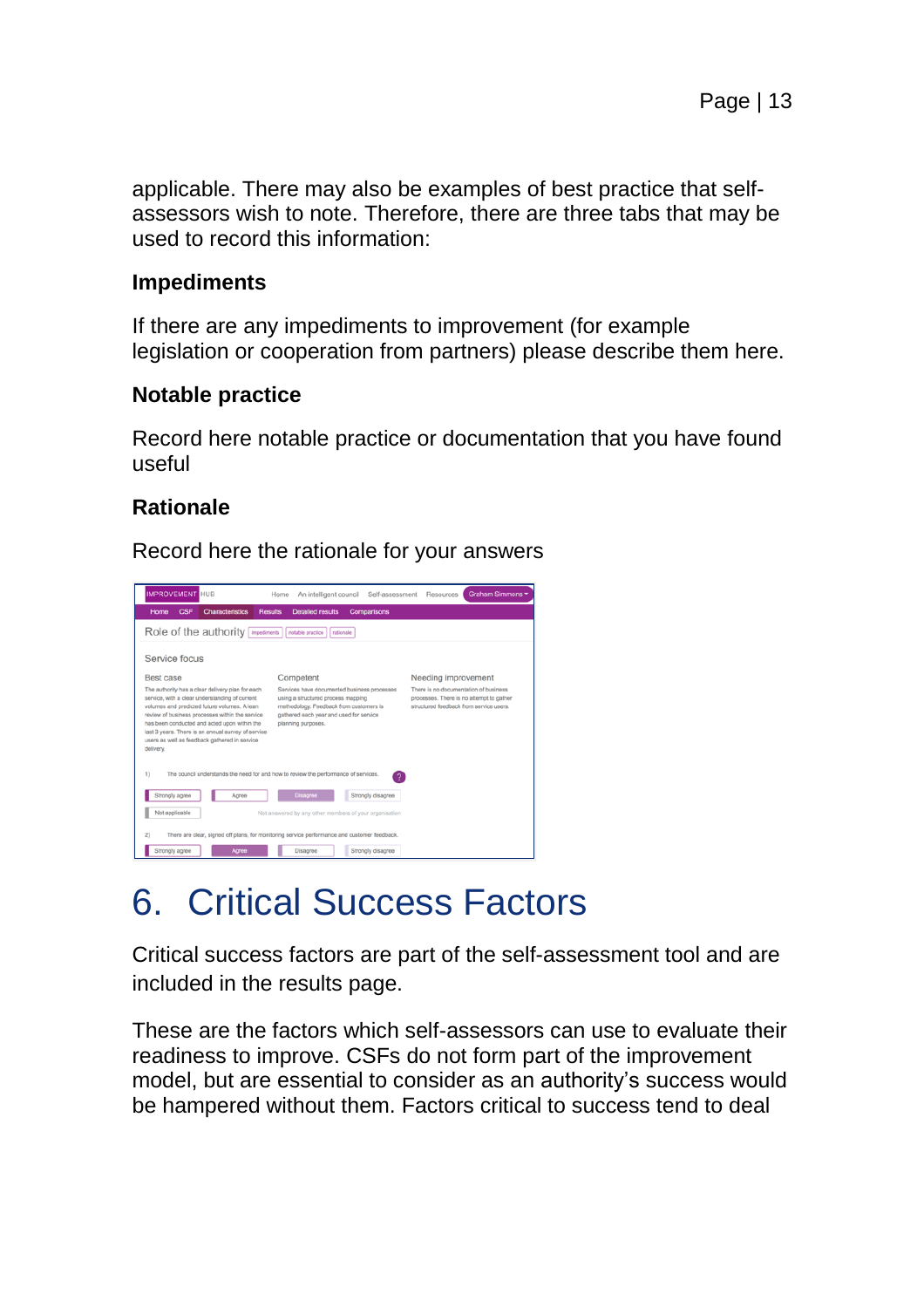with the 'capability' to make change happen. The self-assessment tool critical success factors are:

- Leadership and Management
- Approach to Change
- Getting the Best from Staff

For each CSF, key statements are asked in the form of this example:

The authority has a clear vision for its area (inc. residents and local business) and the role of the authority as the leader of place. The respondent answers according to a simple 4 bar scale:

- 1. Strongly agree
- 2. Agree
- 3. Disagree
- 4. Strongly disagree

### 7. Resources

The Transformation and Innovation Exchange hub contains a range of resources, including local government association research and reports, and well as case studies from iESE as shown in the example below:

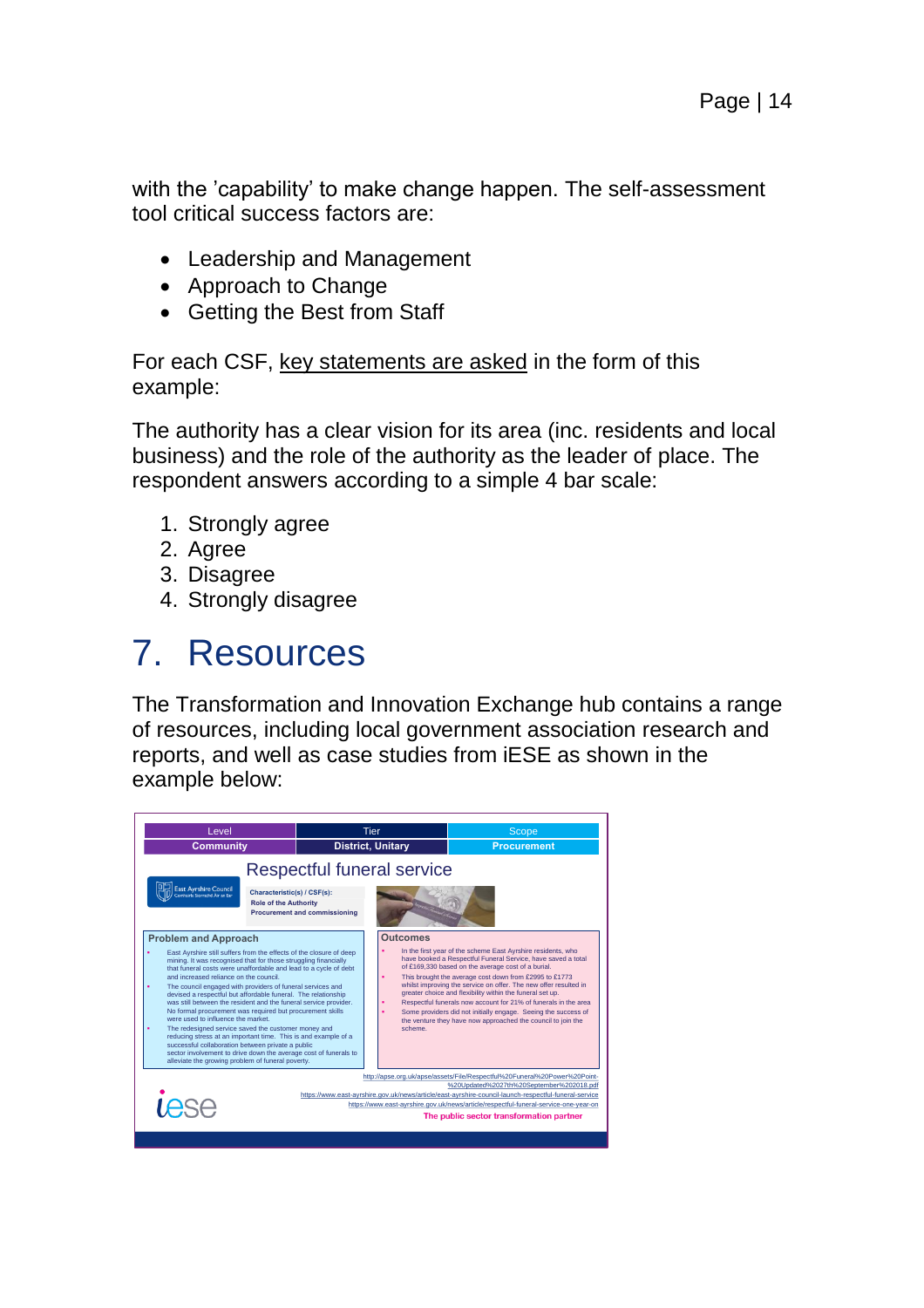# 8. Security

This section is not about security at your organisation but about security/authorisation of those using the tool - the precautions needed to ensure that only authorised staff can read, input, amend and sign-off on the self-assessment tool.

It is intended that sign-off of the self-assessment is to be done by the Leader and Chief Executive of the local authority. We have also considered the fact that divisional and service managers would to be involved in the actual self-assessment for their respective areas and that they may require read access and write access in order to contribute directly to the self-assessment. However, the Chief Executive and Leader should be responsible for completing the selfassessment with input from others, where needed, in order to get a holistic picture across the organisation. Therefore, write access is granted for a limited number of employees (as put forward by the Chief Executive and Leader)

The sign-off of the self-assessment is under the control of the Leader and Chief Executive.

# 9. Stability

This is about how often changes are made to the self-assessment tool – updates to the statements and characteristics to allow the tool to develop dynamically.

Frequent changes will mean it will not be possible for one organisation to compare the results with another which has responded to a different set of statements and characteristics.

Therefore, the intention is that statements and characteristics are fixed for a definitive time period, to allow useful comparators to be made with that timeframe.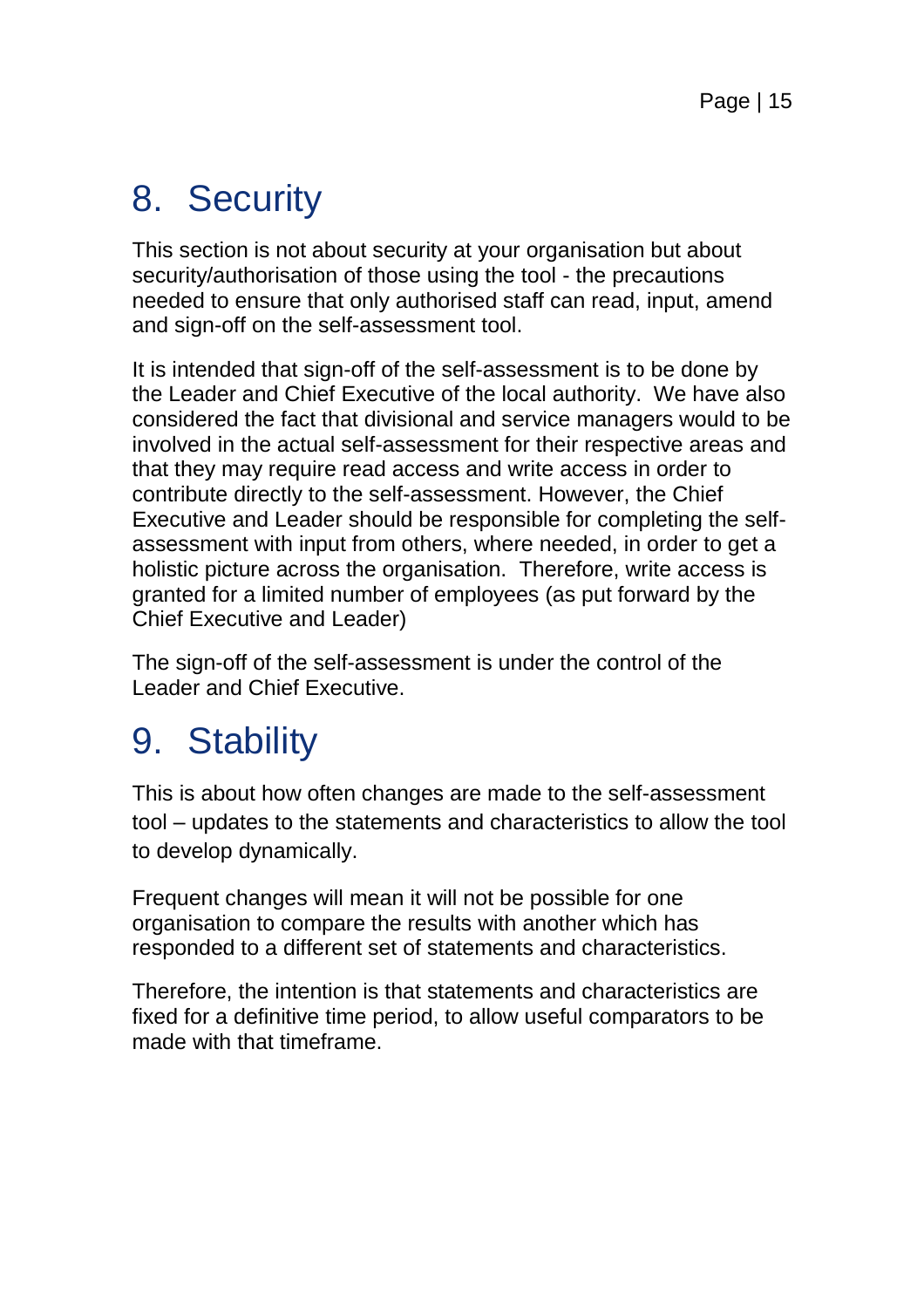### 10.Timescales

The self-assessment tool was soft launched in the spring of 2019. Changes have been made to reflect feedback to date. The Transformation and Innovation Exchange and self-assessment tool was formally launched at the LGA Conference in July. Further changes to the self-assessment tool will be incorporated following the 12-month period from the soft launch (April 2019 - March 2020).